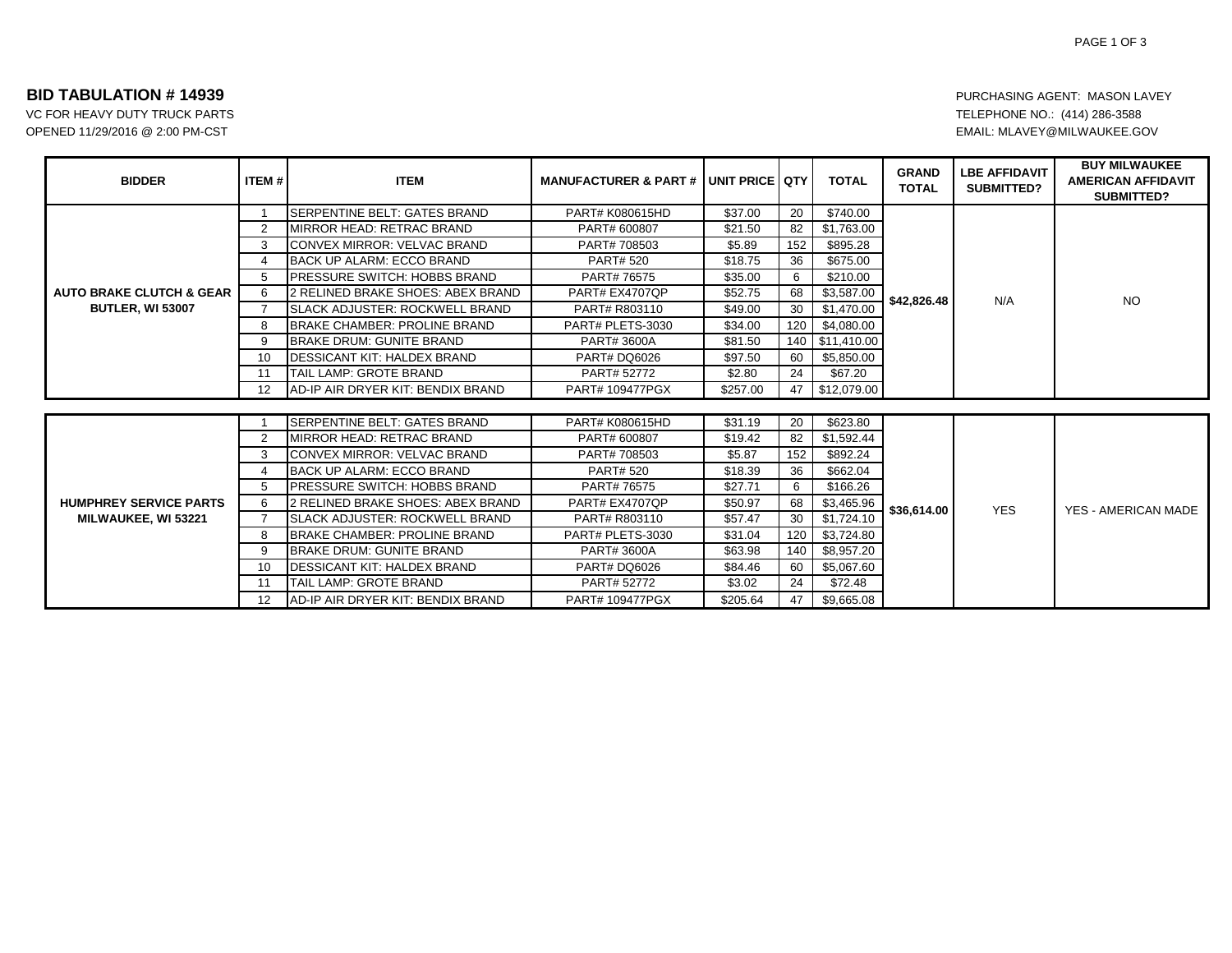## **BID TABULATION # 14939**

VC FOR HEAVY DUTY TRUCK PARTS OPENED 11/29/2016 @ 2:00 PM-CST

| <b>MILWAUKEE MACK SALES</b><br><b>MILWAUKEE, WI 53208</b> |                | <b>SERPENTINE BELT: GATES BRAND</b>       | PART# K080615HD        | \$57.87  | 20  | \$1,157.40      | \$42,288.84 | <b>NO</b> | YES - MILWAUKEE MADE |
|-----------------------------------------------------------|----------------|-------------------------------------------|------------------------|----------|-----|-----------------|-------------|-----------|----------------------|
|                                                           | 2              | MIRROR HEAD: RETRAC BRAND                 | PART# 600807           | \$22.36  | 82  | \$1,833.52      |             |           |                      |
|                                                           | 3              | <b>CONVEX MIRROR: VELVAC BRAND</b>        | PART# 708503           | \$6.04   | 152 | \$918.08        |             |           |                      |
|                                                           | 4              | BACK UP ALARM: ECCO BRAND                 | <b>PART# 520</b>       | \$19.99  | 36  | \$719.64        |             |           |                      |
|                                                           | 5              | <b>IPRESSURE SWITCH: HOBBS BRAND</b>      | PART# 76575            | \$56.71  | 6   | \$340.26        |             |           |                      |
|                                                           | 6              | 2 RELINED BRAKE SHOES: ABEX BRAND         | PART# EX4707QP         | \$28.08  | 68  | \$1,909.44      |             |           |                      |
|                                                           | $\overline{7}$ | <b>SLACK ADJUSTER: ROCKWELL BRAND</b>     | PART# R803110          | \$50.75  | 30  | \$1,522.50      |             |           |                      |
|                                                           | 8              | BRAKE CHAMBER: PROLINE BRAND              | PART# PLETS-3030       | \$49.14  | 120 | \$5,896.80      |             |           |                      |
|                                                           | 9              | <b>BRAKE DRUM: GUNITE BRAND</b>           | PART# 3600A            | \$78.05  | 140 | \$10,927.00     |             |           |                      |
|                                                           | 10             | <b>IDESSICANT KIT: HALDEX BRAND</b>       | <b>PART# DQ6026</b>    | \$105.28 | 60  | \$6,316.80      |             |           |                      |
|                                                           | 11             | <b>TAIL LAMP: GROTE BRAND</b>             | PART# 52772            | \$3.58   | 24  | \$85.92         |             |           |                      |
|                                                           | 12             | <b>JAD-IP AIR DRYER KIT: BENDIX BRAND</b> | <b>PART# 109477PGX</b> | \$226.84 |     | 47 \$10,661.48  |             |           |                      |
|                                                           |                |                                           |                        |          |     |                 |             |           |                      |
| <b>ROAD EQUIPMENT</b><br><b>BUTLER, WI 53007</b>          |                | SERPENTINE BELT: GATES BRAND              | PART# K080615HD        | \$51.00  | 20  | \$1,020.00      | \$41,722.75 | N/A       | YES - AMERICAN MADE  |
|                                                           | 2              | MIRROR HEAD: RETRAC BRAND                 | PART# 600807           | \$22.10  | 82  | \$1,812.20      |             |           |                      |
|                                                           | 3              | CONVEX MIRROR: VELVAC BRAND               | PART# 708503           | \$6.50   | 152 | \$988.00        |             |           |                      |
|                                                           | 4              | BACK UP ALARM: ECCO BRAND                 | <b>PART# 520</b>       | \$20.20  | 36  | \$727.20        |             |           |                      |
|                                                           | 5              | <b>PRESSURE SWITCH: HOBBS BRAND</b>       | PART# 76575            | \$14.75  | 6   | \$88.50         |             |           |                      |
|                                                           | 6              | 2 RELINED BRAKE SHOES: ABEX BRAND         | PART# EX4707QP         | \$51.50  | 68  | \$3,502.00      |             |           |                      |
|                                                           | $\overline{7}$ | <b>SLACK ADJUSTER: ROCKWELL BRAND</b>     | PART# R803110          | \$46.90  | 30  | \$1,407.00      |             |           |                      |
|                                                           | 8              | BRAKE CHAMBER: PROLINE BRAND              | PART# PLETS-3030       | \$33.75  | 120 | \$4,050.00      |             |           |                      |
|                                                           | 9              | <b>BRAKE DRUM: GUNITE BRAND</b>           | PART# 3600A            | \$79.90  |     | 140 \$11,186.00 |             |           |                      |
|                                                           | 10             | <b>DESSICANT KIT: HALDEX BRAND</b>        | <b>PART# DQ6026</b>    | \$97.00  | 60  | \$5,820.00      |             |           |                      |
|                                                           | 11             | <b>TAIL LAMP: GROTE BRAND</b>             | PART# 52772            | \$3.30   | 24  | \$79.20         |             |           |                      |
|                                                           | 12             | <b>AD-IP AIR DRYER KIT: BENDIX BRAND</b>  | <b>PART# 109477PGX</b> | \$234.95 | 47  | \$11,042.65     |             |           |                      |